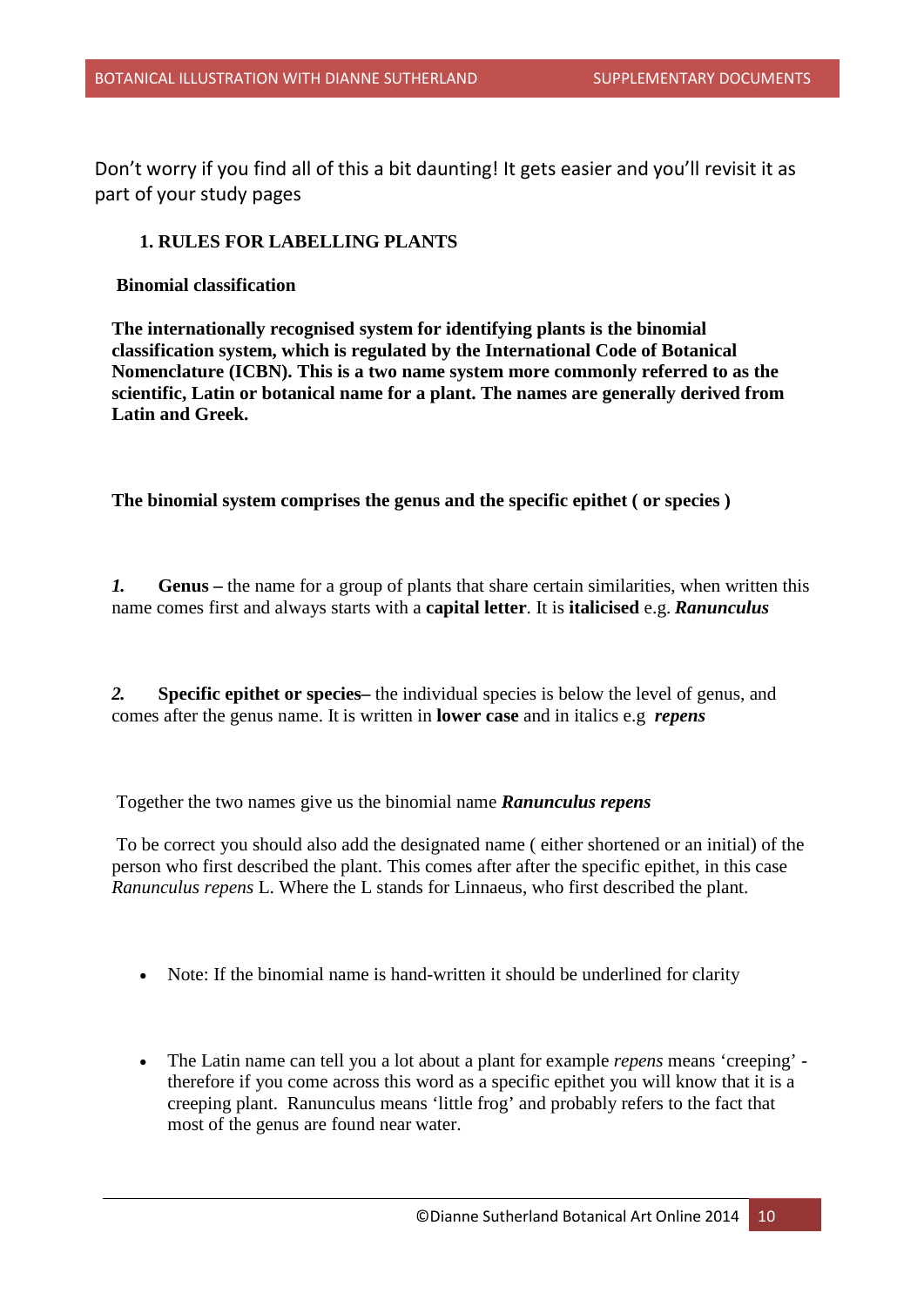### **Lower levels of classification, varieties, subspecies and forms**

Blow the species level there are several more levels of classifications which are used to identify plants. Where a species has infraspecific (below species level) categories this is referred to as the trinomial name. Most commonly used additions to the binomial name is a connecting word indicating **subspecies, variety or form**. These levels denote a slight variation in the species described by botanists.

Used as follows:

- **Sub species -** written **subsp.**
- **varietas** written **var.**
- **forma –** written **f.**

The subspecies or variety name is **written in italics** and the person that first described the infraspecific character of the plant should be included. *Ranuculus repens* L. has several different varieties which have been described by botanists

# **For example:**

*Ranunculus repens* L. var. *glabratus* DC.

*Ranunculus repens* L. var. *degeneratus* Schur

## **Cultivars**

The name cultivar distinguishes wild plants from those that have arisen from cultivation. Cultivars also referred to as cultivar varieties are **selected forms** of plants with **desirable characteristics w**hich are **bred for these characteristics** and **maintained by propagation.** They are grown for commercial purposes in **horticulture**. Today fruit and vegetables are predominantly cultivars, bred for characteristics such as disease resistance, flavour and yield. Cultivars **do not generally occur in the wild**, however a few exceptions have resulted from natural selection in the wild.

The naming of Cultivars is regulated **by the International Code for Nomenclature for Cultivated Plants (ICNCP).**

A **cultivar name** consists of a **botanical name followed by a cultivar name** it may have been registered with the International Cultivar Registration Authority (ICRA) .

The cultivar name must be written in **single inverted commas** and **not italicised , names should always begin with capital letters.**

## **Example:**

*Solanum tuberosum* 'King Edward'